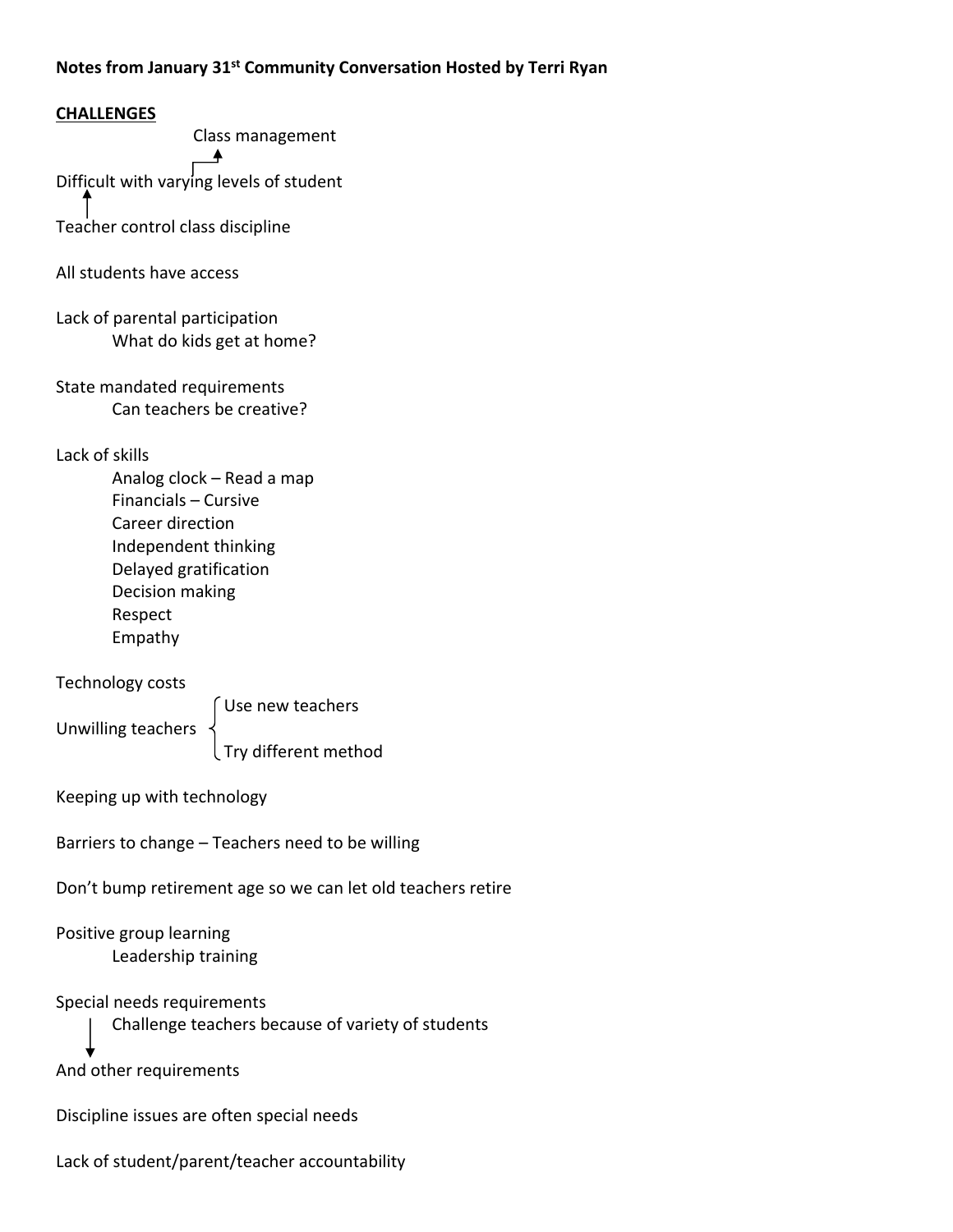Friction between parent and teacher Different expectations Lack of clarity re: Roles

Non‐engaged parents

Not enough communication with community

Define role of district/teacher and communicate to parents/students

Lack of funding  $\longrightarrow$  Levy

Lack of non-college paths

How do we spend the dollars?

Costly state and federal mandates

### **SUCCESSES**

Strong science

Creative allocation of resources

Strong math and basics

Accountability

Strong vocational

Kids know own direction

Exposure to diverse opportunities and career paths

Volunteers

Decentralize everything

Confident kids

Involved parents

#### Teachers

Enthusiastic/educated Motivated/accountable Forward thinking Performance based Innovative